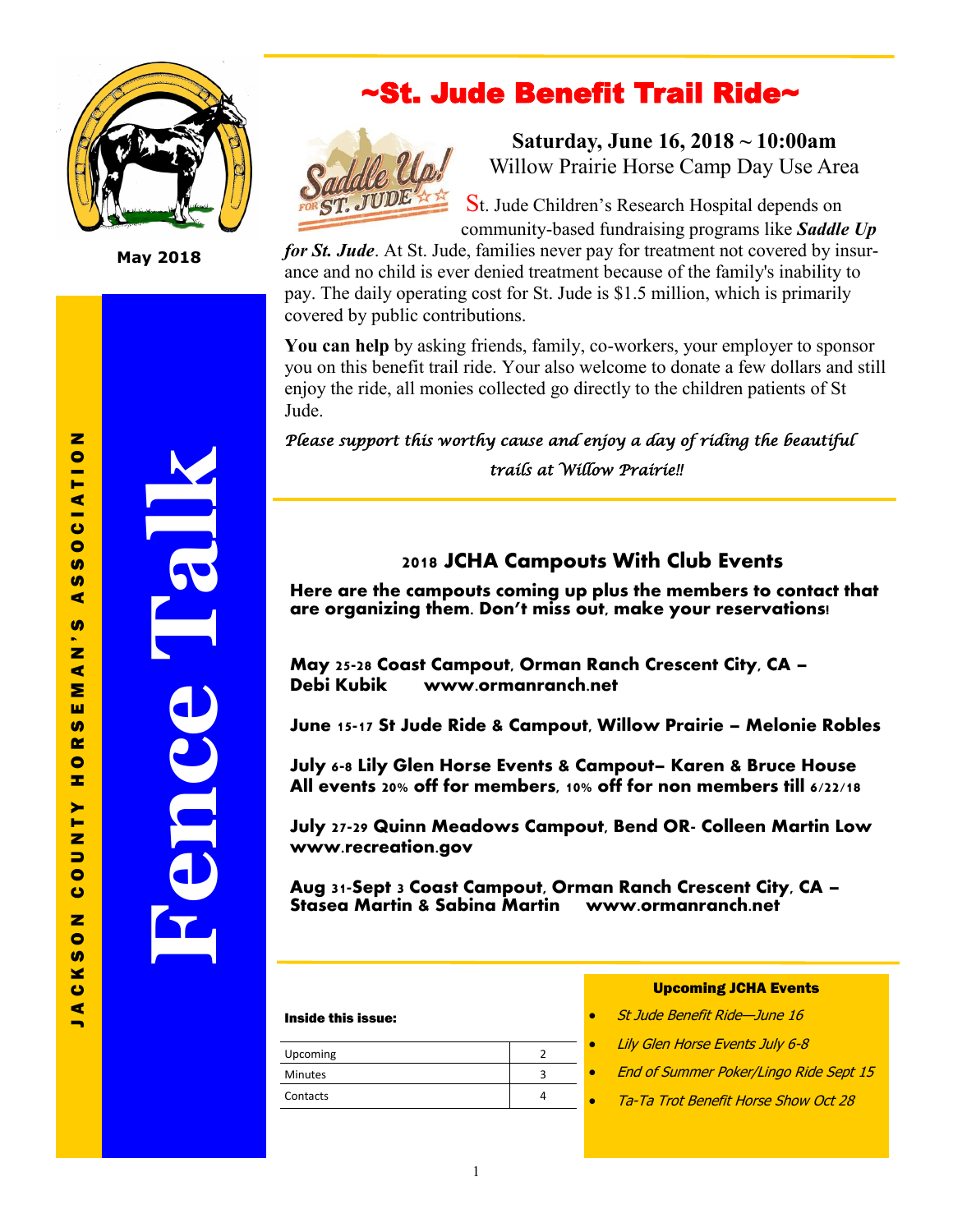# **Date: June 13, 2018**

Doors Open 6:30pm Meeting 7:00pm

**Place:** I.O.O.F. Hall

1130 Hazel Street, Central Point

Refreshments provided by: **Dana Bartlett & ??**

Door Prize provided by: **Karen House**

### **Willow Prairie Horse Camp & Trail Work Day**

Saturday, May 19th.

Each year club members go up to the horse camp for a clean up day to prepare the camp for opening on Memorial Day Weekend. Work begins at 9:00am in camp with a safety talk required of all helpers. Camping is free for the weekend for those who help or just come up for the day, there is always something for everyone to do! You can bring and ride your horse to help clear trails, stay at camp and help clean up or you can drive out to a trail and hike to clip limbs and clear trails as well.

Be sure to bring plenty of drinking water for you and your horse, lunch, small hand tools, gloves, GPS if you have one, bug/mosquito repellent just in case.

More hands make quick work! Please consider volunteering some time this year!! Contact Debbie Davenport for more information.

~What's Happening~ **Wednesday, June 6**—JCHA Board of Directors meeting will be held at 6:00pm at **Shari's,** Central Point. All club members are welcome.

> *39th Annual Lily Glen Camp Out, Horse Events & Club Fundraiser*



## **July 6th - Gymkhana July 7th - Trail Horse Trial, LINGO Ride & Poker Ride BBQ Potluck, Raffles, Silent Auctions Invite Your Friends & Family!**

Friday eve is the fun gymkhana in the meadow for all ages! Saturday is filled with rides  $\&$  games on the trails around the lake and thru the trees.

Saturday night is a group potluck with BBQ burgers supplied by the club. Good food, lots of fun and socializing too! Raffle & Silent auctions Saturday. Items are now being collected. If you would like to donate horse related items, homemade items, kid items, a service or gift certificates from your favorite business please call Karen House or bring to a club meeting. A flyer and registration form are on the website at www.ridejcha.com. Club members get a 20% discount  $&$  non-members get 10% off camping  $&$  events if received before June 22nd.

For more information and/or to volunteer to help please call Karen House 541-538-9393 or Dawn DeVlaeminck 541- 301-6580.

# **Memorial Day Coast Campout**

# **May 25th - 28th Orman Ranch- Crescent City, CA**

Debi Kubik is organizing this fun coast campout this year. This is a "no-host" event but Debi will be around to direct you to trails, answer questions and more. You can find her in camp site #26, let Debi know your attending.

There's plenty of riding with other club members, you can go out on your own or with smaller groups to explore the beaches and trails thru the giant Redwoods! You must trailer out to ride the trails and beach.

If you get ever tired of riding you can also check out town, go shopping, watch a movie, or just eat! You must make your own camping reservations, email Orman Ranch at: ormanranch@gmail.com

or call at 1-707-464-4434 Check out their website at: ormanranch.net

You can also find additional Orman Ranch camping info and a local trail map on the club website on the "Camps & Trails" page.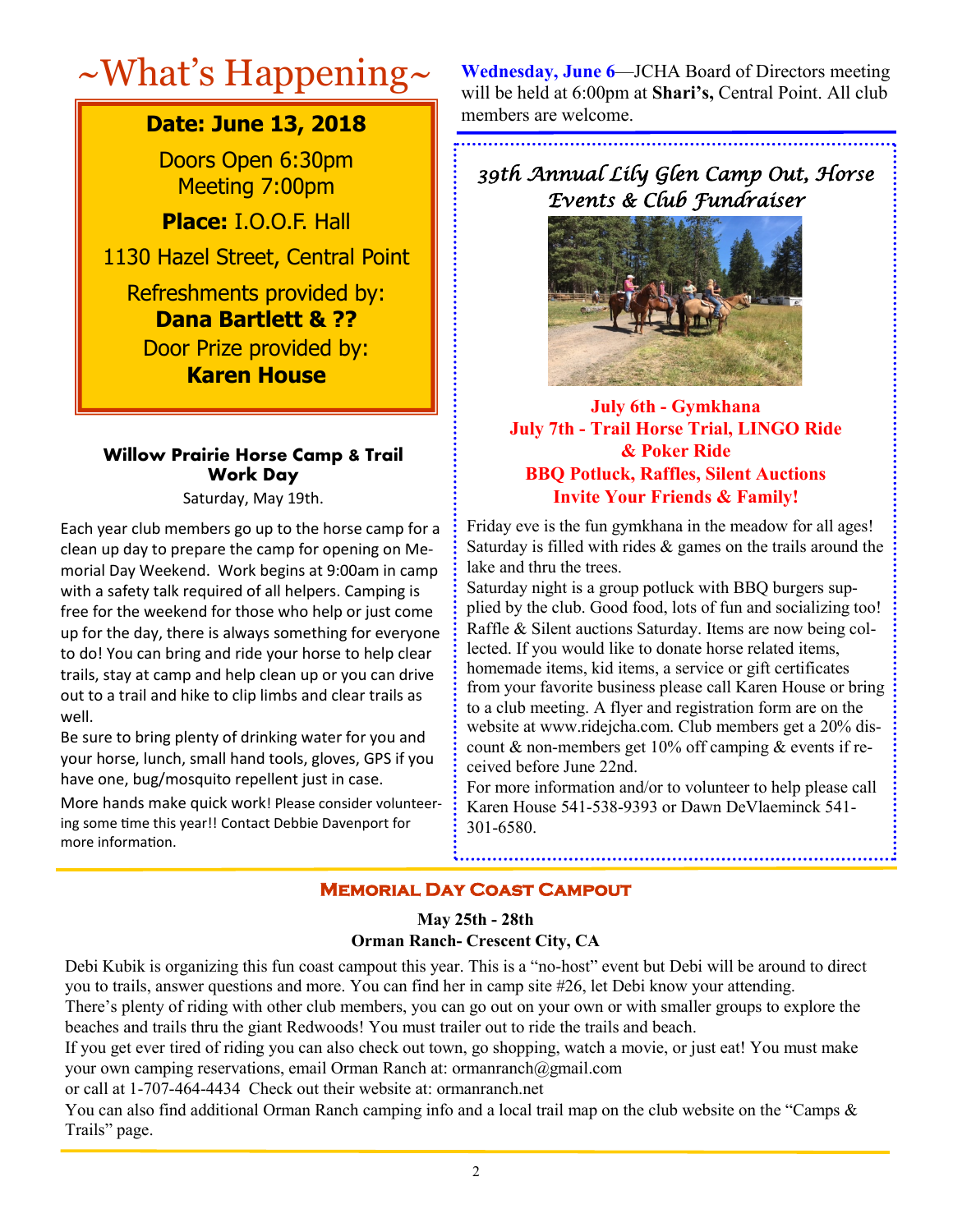President Karen House called the meeting to order at 7:00pm. Thanks to Debbie Davenport, Laura Woolley, Penney Reed for refreshments; Debbie Davenport, David Browne and Jasper's for door prizes.

**Roll Call of the Board** - The board members were all present except Junior member, Jordawn Green who is at the Oregon High School Equestrian meet in Redmond.

**Introduction of New Members and Guests**- Lisa Richie and Shelby, Angela Pell and Bob Cochran the Recreation Program Manager with the Rogue/Siskiyou National Forest.

**April Minutes** - Debbie asked if everyone had read the minutes and if there were any questions. Motion was made and approved to accept the minutes as printed.

**Treasurers Report** - Bruce stated the monthly income was \$278.40, expenses were \$1607.64, leaving a checking balance of \$6,397.58, cash on hand \$25, Joann Poole Fund \$1824.73 for a total balance of \$8,247.31. Motion was made and approved to accept the report as read. No other club bills were presented.

**Sunshine Report** - Carol said she sent a card to Browne's & Mary Schwartz. Need cards for Lori Fox and Frank Buttrum, Betty Applebaker and Kay Johnson's Family.

**Ride JCHA Report**- Juliana Evens turned in her form and has 25 & 50-hour awards coming.

**Junior Member Report** – Jordawn was absent but Karen wanted to share her news that she has been accepted to her dream college, UC Davis. She got a small scholarship but needs about \$2,000 more to get into the school. She is looking for fundraiser ideas or donations. Motion was made and approved to donate \$250 to Jordawn for this goal. Juliana Evans announced that her and Chloe are in an upcoming play at Hidden Valley High School and hope members will come watch the play.

**Field Services Report** – Judy Klein said she attended the Ashland Watershed meeting and the BLM/USFS Open House last week. It was well attended. They had maps on the wall and asked that you post stickers by the trails you ride/hike. They are very strict about no new trails being flagged around Willow Prairie Horse Camp.

#### **JCHA Event Planning:**

Willow Prairie Work Party – Its scheduled for May 19<sup>th</sup>. Snow is gone. Debbie ordered 50 poles and 4 posts which Rogue Valley OET is paying for. The actual count is about 25 rails and one post need to be replaced for sure, but others may be weak and should be replaced too. Work party will begin at 9:00am with a safety talk. A tool list was also handed out for working on corrals. Discussed a potluck but decided that everyone should bring their own lunch and eat as time allows. **Special Guest** - Bob Cochran, Recreation Program Manager with the Rogue River-Siskiyou National Forest told about himself and his background. He has been a Recreation Program Manager for 8 years on various forests; a packer for the FS and has owned horses and mules in the past. He is thankful to come to a district that has clubs willing to take on volunteer work at horse camps as his recreation budget is very slim. He announced the camp hosts this year will be Russ and Nellie Reichert who were prior hosts at Willow Prairie for years. Discussion followed about new trails around the camp and he said the FS stance is no new trails. They are not built to the FS standards, and may be going through unacceptable riparian areas. Karen M wanted to know what it would take to get some of these trails that have been used for many years into the designated system. He said there was a procedure to follow and he would be glad to talk about it at a later date and see what might be possible. Then the discussion of weed free was discussed. He said it will be enforced at Willow Prairie as well as the rest of the national forest. This is a federal rule, and they have no option but to enforce it for good reasons. Discussed where to buy weed free hay in the area. Not sure who will be cutting it this year. Bob gave his phone number 541-865-2710 and said to call him with any concerns on issues in the Rogue River- Siskiyou NF.

**Memorial Day Campout** – The Crescent City campout is being coordinated by Debi Kubik this year. If you wish to go, make your reservation at Orman's then let Debi know you are attending. Deb will be going over on Thursday May 24<sup>th</sup>. She will be in site 26. There will be a nightly campfire at her site that everyone is welcome to attend. It is basically a 'no host' event, but she will be there to answer questions and direct you to the trail heads.

**St Jude Benefit Ride** - Scheduled for June 16<sup>th</sup> at Willow Prairie and being chaired by Melonie Robles. She has sponsor forms and flyers. All camping spots are already reserved, but you can day ride or even camp on the side roads. She has some help flagging the trails.

**Lily Glen Campout -** July 6-8 is this year's major fundraising event. Flyers are out. Discount for early registration. First come, first serve camping in area A and B. Gymkhana is on Friday evening. Trail trials and Lingo/Poker ride is on Saturday. We need judges for the trail trial! Also need silent auction and raffle prizes. Contact Karen to donate or volunteer. **Old Business:**

**Youth Sponsorship Program Recap**– Debbie announced the committee decided how to split the annual \$1,500 between the 5 applicants: \$500 Jordawn Green, \$400 Shaylee Cooper, \$400 Caitlan Heath, \$100 Juliana Evans, \$100 Chloe Evans. **Pear Blossom Parade Recap** – There were 7 competing equestrian groups in the parade this year. We did not place, but still had fun. There were 12 riders, many walkers, pooper scooper, and two riding in Amanda's truck. Thanks to all who helped.

**Red Bluff Rodeo Recap** – Karen M said the weather was perfect. It was a great rodeo. Sycamore Grove campground is now strictly reservation only, so be sure and make a reservation if you go.

#### **New Business:** - None

**Drawings**: Door prize winners were Sheila Savage-Kochen, Carol Dombrowsky, Leann Tucker and Cindy Rach. The Buckaroo Drawing worth \$20 – 1<sup>st</sup> name drawn was Susan A. Jones but she was not present. Drawing next month will be \$40. **Adjournment**: Meeting adjourned at 8:22pm.